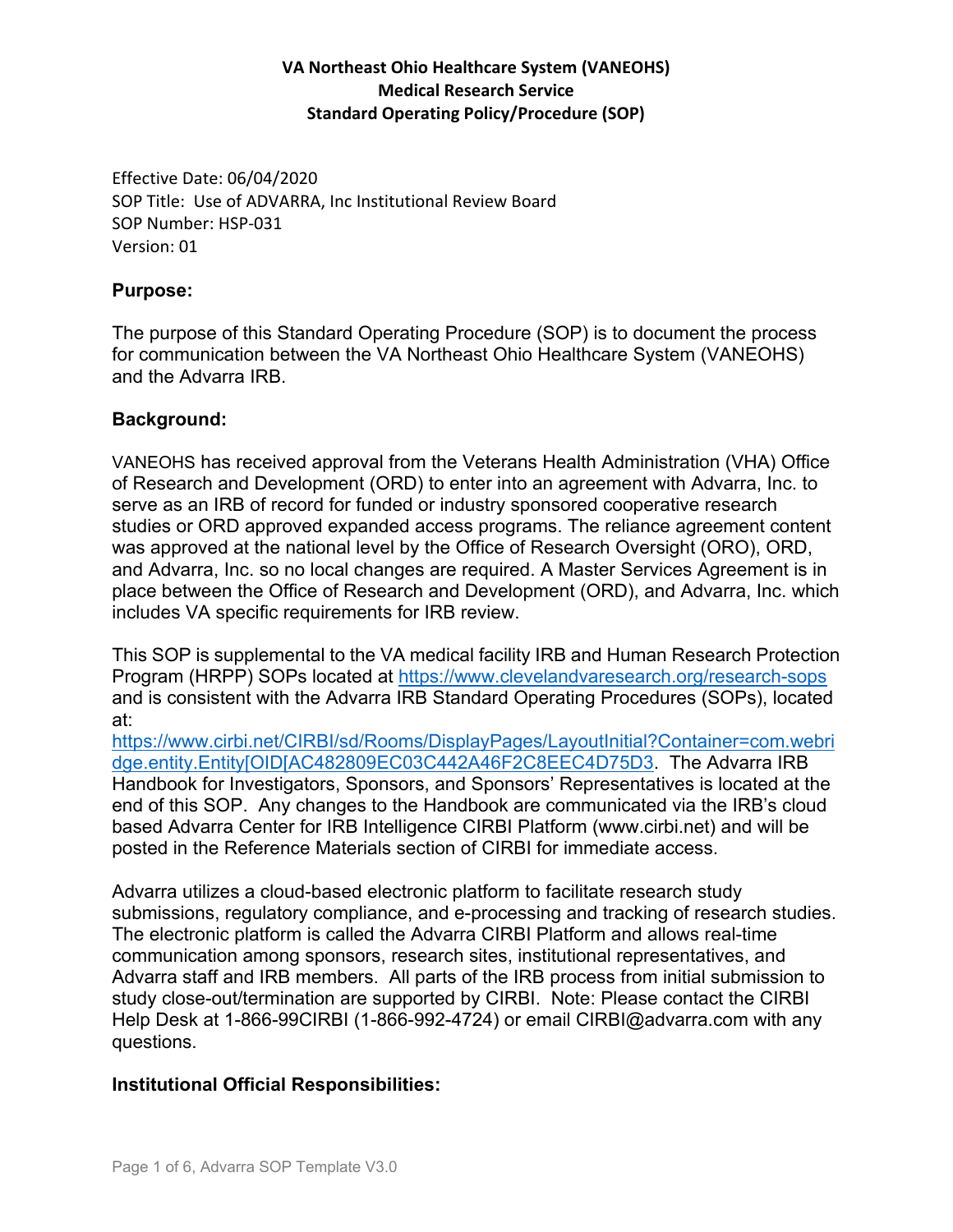- (1) The VANEOHS Institutional Official (IO) signs the Advarra, Inc. IRB Institutional Authorization Agreement and Division of Responsibilities. This agreement replaces the VA Memorandum of Understanding (MOU) for IRB services (VHA Handbook 1058.03). The agreement is updated as required by the Advarra IRB, and copies of the initial agreement and each update are sent to ORD and ORO when fully executed. ORO does not require updates to the agreement for changes of Institutional Official.
- (2) If desired, a specific VA research staff member can be appointed as a liaison to the Advarra IRB.
- (3) Formally reports unanticipated problems, serious and/or continuing noncompliance, and suspension or termination of study activities originating at VANEOHS as required by VA policy to ORO and external federal agencies or oversight bodies.
- (4) Updates and signs the Federal-wide Assurance (FWA) and VA Addendum to the FWA.

## **Research & Development Committee (R&DC) Responsibilities:**

- (1) The convened R&DC and sub-committees may review the protocol prior to the Advarra IRB review and then the R&DC through designated review may grant final approval.
- (2) Ensures that the investigator and study personnel have the resources, experience and training needed to conduct the research, all members of the research team have been credentialed, privileged, have an approved Scope of Practice if applicable, and have completed all training required by VA and Advarra, Inc. in the protection of human subjects.
- (3) Ensures that the Advarra IRB is provided with current state law requirements.
- (4) Determine if non-Veterans should be enrolled in a study at VANEOHS if the VA Investigator requests non-Veteran enrollment in the study.
- (5) Ensures Information Systems Security Officer (ISSO) and Privacy Officer (PO) review is complete before R&D Committee final approval is given and before the study is initiated.
- (6) Ensures the VANEOHS conflict of interest policy will be followed, and relevant determinations and/or management plans will be forwarded to Advarra IRB per Advarra SOPs.
- (7) Ensures reviews by all applicable R&DC subcommittees are complete before the study is approved.
- (8) Ensures that the study may not begin at VANEOHS until the R&D Committee approves the research study and the ACOS/R notifies the Principal Investigator in writing that he/she is authorized to initiate the study.
- (9) Oversees the local regulatory aspects of the research and reviews protocol noncompliance reports.
- (10) Reviews all determinations by the Advarra IRB of any reported incidents or unanticipated problems and/or serious or continuing noncompliance for acceptance or further action. Ensures any remediation is completed.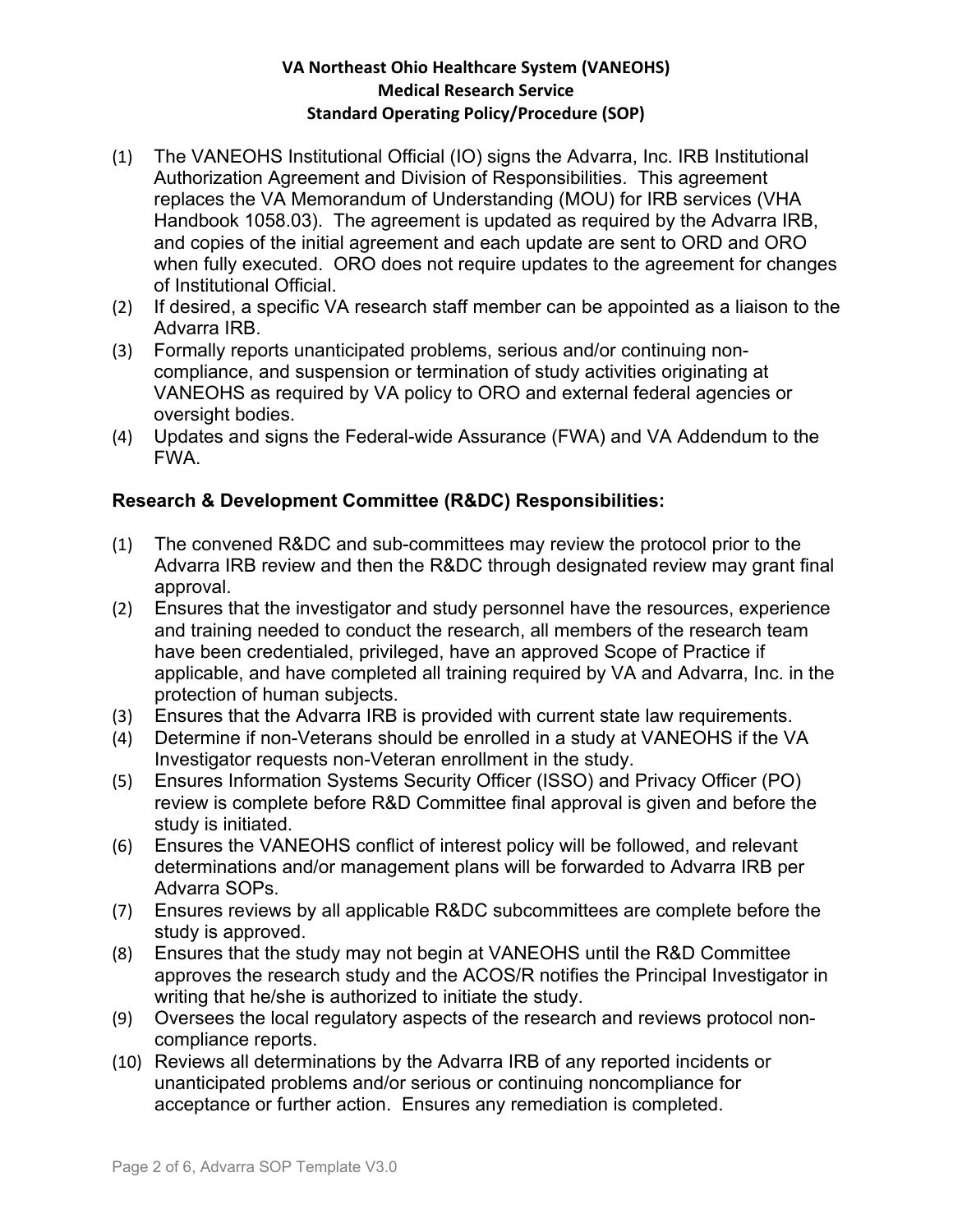- (11) Notify the IRB when a regulatory deficiency has been cited on an RCO or other regulatory audit that occurred during the time that the IRB was responsible for study oversight.
- (12) Provide a mechanism to receive and address concerns from local study participants and others about the conduct of the research.
- (13) Is authorized to observe any aspect of the research process including observing the informed consent process. The Advarra IRB retains the authority to direct this to be done when necessary by VANEOHS.
- (14) Conducts an annual review of the Advarra IRB and submits to the VA Facility Medical Center Director as required by ORD policy in VHA Directive 1200.01. This review includes but is not limited to evaluation of the number of projects handled by the committee, communication between entities, changes in MOUs or other agreements, change in processes, and challenges. Advarra IRB has agreed to provide an annual summary to assist in R&DC review.
- (15) Ensures formal notification in a timely manner to the Advarra IRB whenever there is a proposed change in Principal Investigator.

# **VA R&D Service/Office:**

- (1) Verifies that the following forms and agreements are signed and executed by the VANEOHS prior to use of the Advarra IRB and maintained in a current status:
	- a. This Advarra IRB SOP with review by the R&D Committee per local policy.
	- b. The Institutional Authorization Agreement, signed by the Facility Director and Advarra, Inc.
- (2) Correspondence from the Advarra IRB will be sent to the Local Site Investigator as indicated above, for inclusion in the Study Regulatory Binder.
- (3) As needed, the R&DC coordinator or other facility personnel may apply for an account with the Advarra IRB (CIRBI) http://www.cirbi.net and have access to the files and correspondence to the investigator. Otherwise, the local investigator may download documents from the Advarra IRB web portal and provide copies of the documents to the R&DC coordinator who will, as appropriate, triage documents to oversight committees and oversight officials for action and maintain project files.
- (4) In the event of a change in the PI, ensures coordination with the departing Local Site Investigator, the sponsor and the IRB. Coordinates with the new PI a transfer of the approved study, after the R&D office confirms that the proposed new PI has the appropriate credentials to proceed as PI and the new PI has been approved by the Sponsor and the IRB.
- (5) Manage evaluation of financial conflict of interest.
- (6) Provides tracking for protocols and correspondence.
- (7) Ensures notification of the Research Compliance Officer (RCO) of the signed reliance agreement and this supplemental SOP including IRB specific reporting mechanisms.
- (8) Promptly updates SOPs for changes in the IRB requirements and inform the research community affected (e.g., investigators, study coordinators,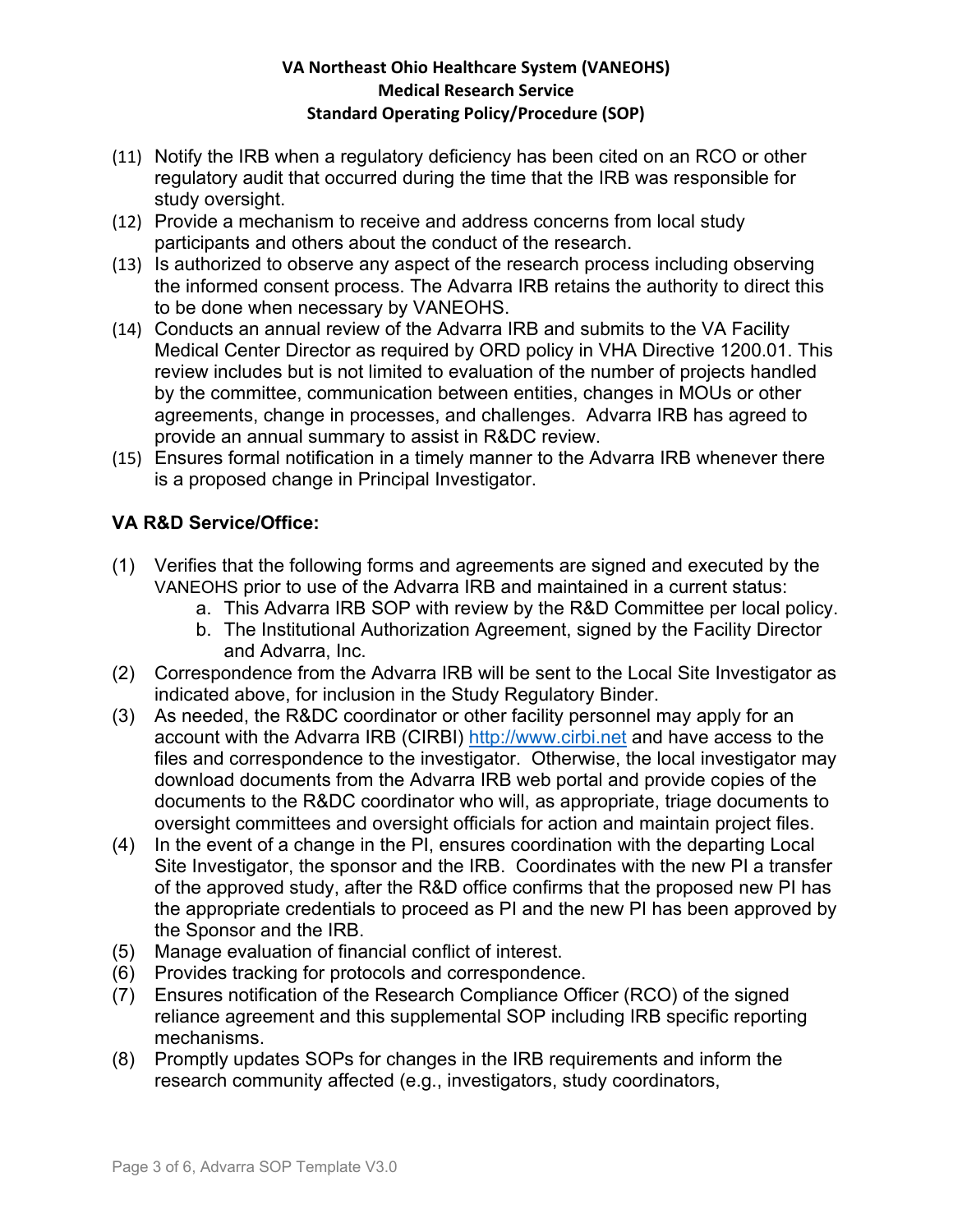investigational pharmacist) as applicable for changes affecting their roles and responsibilities.

- (9) Maintains current FWA and access to IRB Rosters.
- (10) Receives IRB minutes related to VA research. Minutes are provided to VA medical facilities upon request.

## **VA Privacy and Information System Security Officers:**

- (1) The VANEOHS PO and Systems ISSO will review studies overseen by Advarra IRB.
- (2) The PO will review the HIPAA authorization to ensure it contains all required elements and is consistent with all privacy requirements. The PO reviews the HIPAA authorization, informed consent document, and protocol for consistency.
- (3) Advarra IRB is not storing VA data on their platform; VA is transmitting a copy of VA data for the purpose of IRB review. As part of the ORD approval process for nationwide use of Advarra IRB, VACO ISSO reviewed the methods and systems over which a copy of VA data is securely transmitted to the IRB.

# **Research Compliance Officers (RCO) Responsibilities:**

Complete informed consent audits and study regulatory audits as required in the RCO Audit Plan. All reports of apparent serious non-compliance, apparent continuing noncompliance, or apparent serious unanticipated problems resulting from an RCO audit will be processed within the facility as specified by VHA Handbook 1058.01. RCOs will have access to the research subjects' records and/or case files for oversight and monitoring activities. RCO audit reports including but not limited to with no findings or no immediate findings for studies overseen by the Advarra IRB will be submitted to the R&D Committee. RCO audit findings that are reportable to the Advarra IRB will be submitted to the Advarra IRB within 10 business days in accordance with Advarra IRB policy and coordinated with ORO. The RCO must ensure that the reports are uploaded within the required timeframe by those who have access to the system. RCOs are not required to audit Expanded Access Programs.

## **Local Principal Investigator (PI) Responsibilities:**

- (1) Ensure that study staff have been appropriately credentialed and privileged as applicable and have completed all required VA training in the protection of human subjects.
- (2) All Investigators must submit an OGE 450-Alt-VA Form for review through the normal VANEOHS procedures. Information regarding the review and any relevant determinations or management plans must be shared with the Advarra IRB during the application process. Detailed information regarding submission and review of OGE 450-AltVA Form can be found in Medical Center Policy (MCP) 151-014 Research Service Financial Conflict of Interest Policy. This MCP be found on the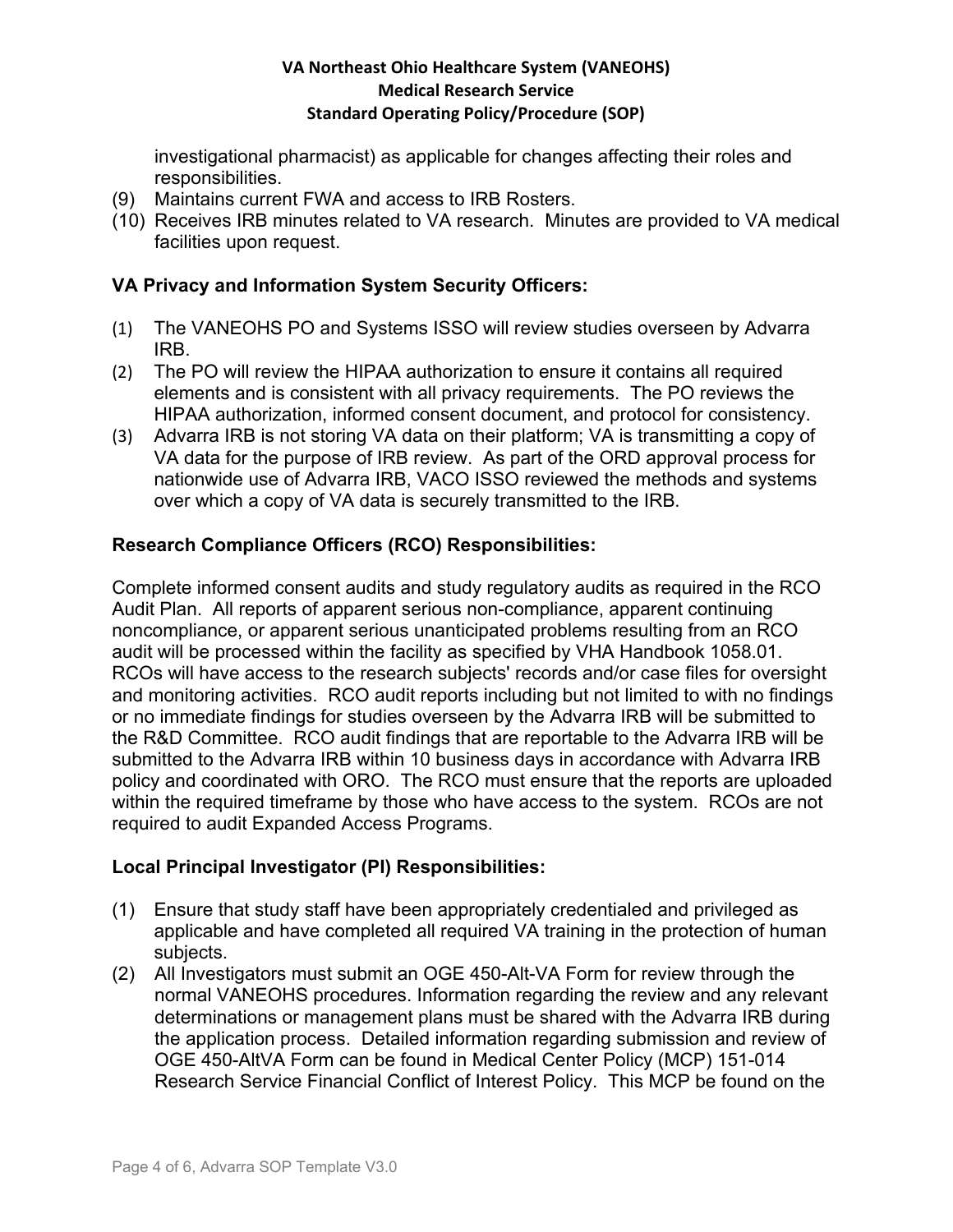VANEOHS Sharepoint site

https://dvagov.sharepoint.com/sites/Cleveland/mcp/SitePages/Home.aspx

- (3) Ensure ISSO and PO reviews are complete prior to initiating the study.
- (4) Ensures the study is not initiated prior to receiving written ACOS implementation approval.
- (5) Develop a recruitment plan. If potential subjects are to be identified from CPRS or any facility list of patients, a HIPAA authorization waiver must be requested and approved prior to viewing records.
- (6) Ensure non-Veterans are not enrolled without approval by the R&D Committee.
- (7) Ensure all study staff changes are submitted to the Research & Development Committee Coordinator. The PI must keep an up to date study staff list in their regulatory documents.
- (8) Ensure VA required elements are in the informed consent including any language required by VHA Directive 1200.05 for Certificates of Confidentiality if applicable. If the HIPAA authorization is embedded in the consent document, ensure all required VA elements are included. Use the approved informed consent document for use at VA as approved by the IRB.
- (9) If the HIPAA authorization is not embedded in the consent document, ensure required VA form 10-0493 is used. The form 10-0493 must be included in the Advarra IRB application packet and reviewed by the VA facility privacy officer prior to study approval by the R&D Committee. Ensure the approved form is used. Ensure the HIPAA authorization includes the VA-required elements if the authorization is combined with the written informed consent document.
- (10) Write progress notes as appropriate.
- (11) Maintain compliance with state, local, or institutional requirements related to the protection of human subjects.
- (12) Comply with all Advarra IRB and VANEOHS requirements related to the protection of human subjects and adhere to responsibilities detailed in VHA Directive 1200.05 investigator section.
- (13) Investigate and notify the Advarra IRB and R&DC of any study-specific incidence, experience or outcome that appears to rise to the level of an unanticipated event per Advarra IRB requirements and VHA requirements in 1058.01 respectively. The IRB requires that sponsors and/or investigators/sites (as appropriate) submit in writing any unanticipated problems (UAPs) involving risks to subjects or others, including adverse events that should be considered UAPs as described in Advarra IRB SOP. Notification to the IRB of a UAP must occur promptly but no later than 2 weeks (10 business days) from the time of identification.

Investigate and notify the Advarra IRB and R&DC of any and/or serious or continuing non-compliance, termination or suspension of research, privacy or information security incidents per local and VHA policies. Investigators are required to follow stricter reporting requirements per VHA Handbook 1058.01 for information security incidents.

Sponsors, investigators and/or research staff must notify the IRB in writing of any instance of noncompliance with the regulations, this Handbook, and/or